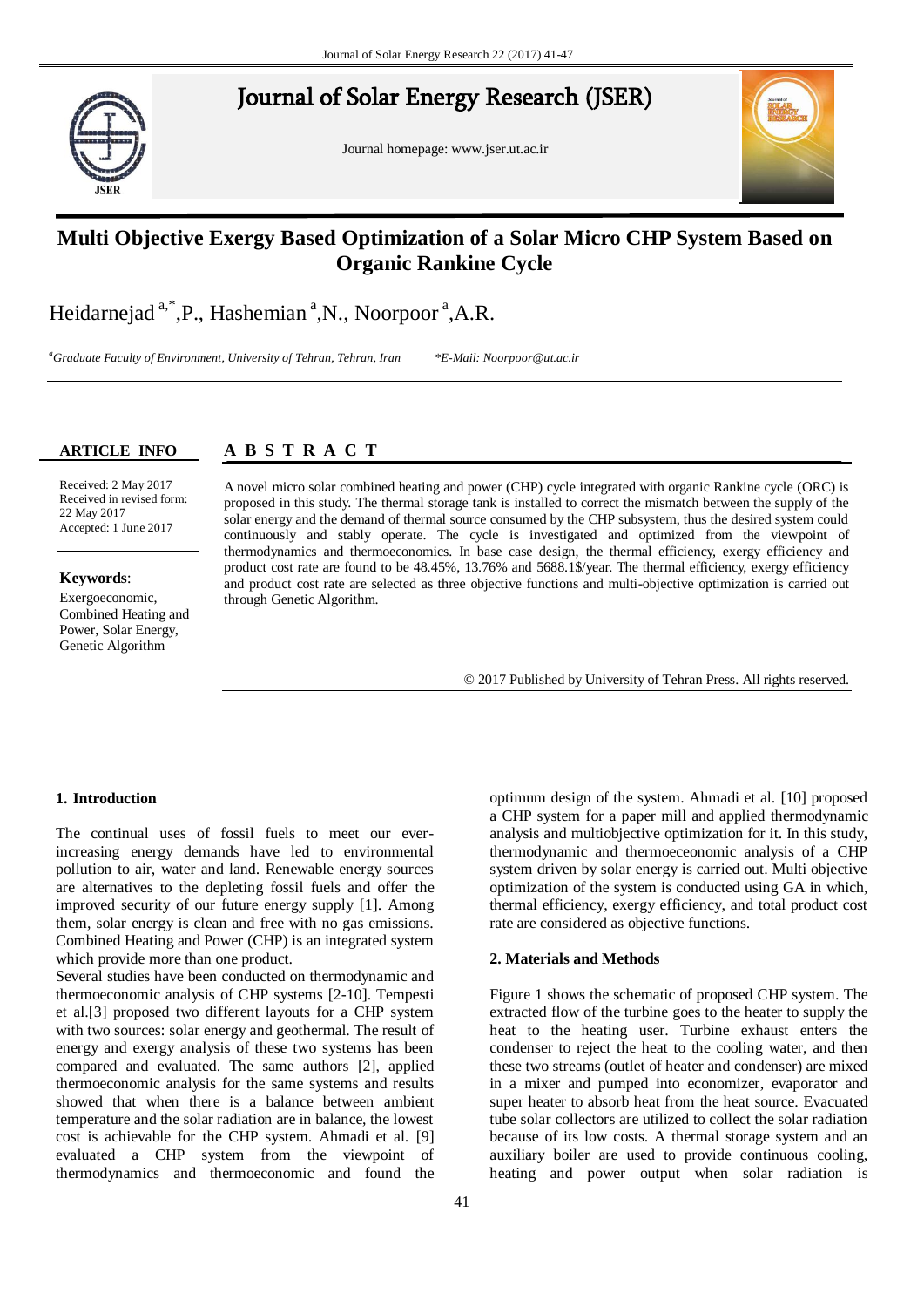insufficient. Auxiliary boiler utilizes natural gas. In thermodynamic modeling, some inputs have been assumed as shown in Table 1.

#### **2.1. Exergoenomic Analysis**

Exergoeconomics is a branch of engineering that combines exergy analysis and economic principles to provide the system designer or operator with the information not available through conventional energy analysis and economic evaluations, but crucial to the design and operation of a cost-effective system. We can consider exergoeconomics as exergy-aided cost minimization [\[11\]](#page-5-5). In SPECO method which is applied in this study, firstly exergy of all streams should be calculated. Second fuel and product for each component should be defined [\[11\]](#page-5-5).



Figure1. Schematic of the proposed CHP system

Third, a cost balance applied to the kth system component shows that the sum of cost rates associated with all exiting exergy streams equals the sum of cost rates of all entering exergy streams plus the appropriate charges due to the capital investment  $\dot{Z}_k^{\ \, CI}$  and operating and maintenance expenses  $\dot{Z}_k^{\text{OM}}$ . The sum of the last two terms is denoted by  $\dot{Z}_k$ . Accordingly, for a component receiving a heat

transfer and generating power, we have:  
\n
$$
\sum_{e} \dot{C}_{e,k} + \dot{C}_{W,k} = \dot{C}_{Q,k} + \sum_{i} \dot{C}_{i,k} + \dot{Z}_{k}
$$
\n(1)  
\n
$$
\dot{C}_{e} = C_{e} \dot{X}
$$
\n(2)

$$
\dot{C}_i = c_i \dot{X}_i
$$

Cost rate balances, auxiliary equations and the corresponding equations for  $Z_k^{CI}$  for the CHP system are listed in Table 2 and equations 3-8 respectively.

**Heat exchangers** [\[12\]](#page-5-6):

$$
Z_{HE}^{CI} = 130 \left( \frac{A_{HE}}{0.093} \right)^{0.78} \tag{3}
$$

**Condenser** [\[12\]](#page-5-6):  $Z_{Cond}^{CI} = 1773 \dot{m}_5$ (4) **Pump** [\[12\]](#page-5-6):

$$
Z_{pump}^{Cl} = 3540W_{pump}^{0.71}
$$
 (5)

|  |  | Table 1. Input data for the system |  |  |
|--|--|------------------------------------|--|--|
|--|--|------------------------------------|--|--|

| Parameter                 | value             |
|---------------------------|-------------------|
| Dead state temperature    | $15\text{ °C}$    |
| Dead state pressure       | 100 kPa           |
| Turbine inlet pressure    | 1000 kPa          |
| Turbine inlet temperature | $130\,^{\circ}$ C |
| Turbine back pressure     | 300 kPa           |

| Turbine<br>flow<br>mass     | 0.5                                     |
|-----------------------------|-----------------------------------------|
| extraction ratio            |                                         |
| Turbine<br>isentropic       | 0.85                                    |
| efficiency                  |                                         |
| Pump isentropic efficiency  | $\overline{0.7}$                        |
| Cooling<br>inlet<br>water   | 300 kPa                                 |
| pressure                    |                                         |
| water<br>Cooling<br>inlet   | $15^{\circ}$ C                          |
| temperature                 |                                         |
| Cooling water mass flow     | $0.4$ kg/s                              |
| rate                        |                                         |
| Condenser<br>temperature    | $10^{\circ}$ C                          |
| difference                  |                                         |
| Heater<br>temperature       | $20^{\circ}$ C                          |
| difference                  |                                         |
| Heater outlet temperature   | $80^{\circ}$ C                          |
| Super heater temperature    | $30^{\circ}$ C                          |
| difference                  |                                         |
| Approach<br>temperature     | $15^{\circ}$ C                          |
| difference                  |                                         |
| Heating load                | $11 \ \mathrm{kW}$                      |
| Power                       | $2.7$ kW                                |
| Electrical<br>generator     | 0.95                                    |
| efficiency                  |                                         |
| Auxiliary boiler efficiency | $\overline{0.9}$                        |
| Low Heat Value of fuel      | 50654 kJ/kg                             |
| Surface area of<br>solar    | $15.7 \text{ m}^2$                      |
| collector                   |                                         |
| Monthly<br>average          | MJ/m <sup>2</sup><br>7.99<br>day        |
| insolation, H               | (December)                              |
| Monthly<br>averaged         | 0.52                                    |
| insolation clearness index, |                                         |
|                             | (December)                              |
| $K_T$                       | $37.4^\circ$                            |
| Tilt angle                  |                                         |
| Optical efficiency $\eta_0$ | 0.656                                   |
| Coefficient a <sub>1</sub>  | $1.4$ W/m <sup>2</sup> K                |
| Coefficient $a_2$           | $0.007$ W/m <sup>2</sup> K <sup>2</sup> |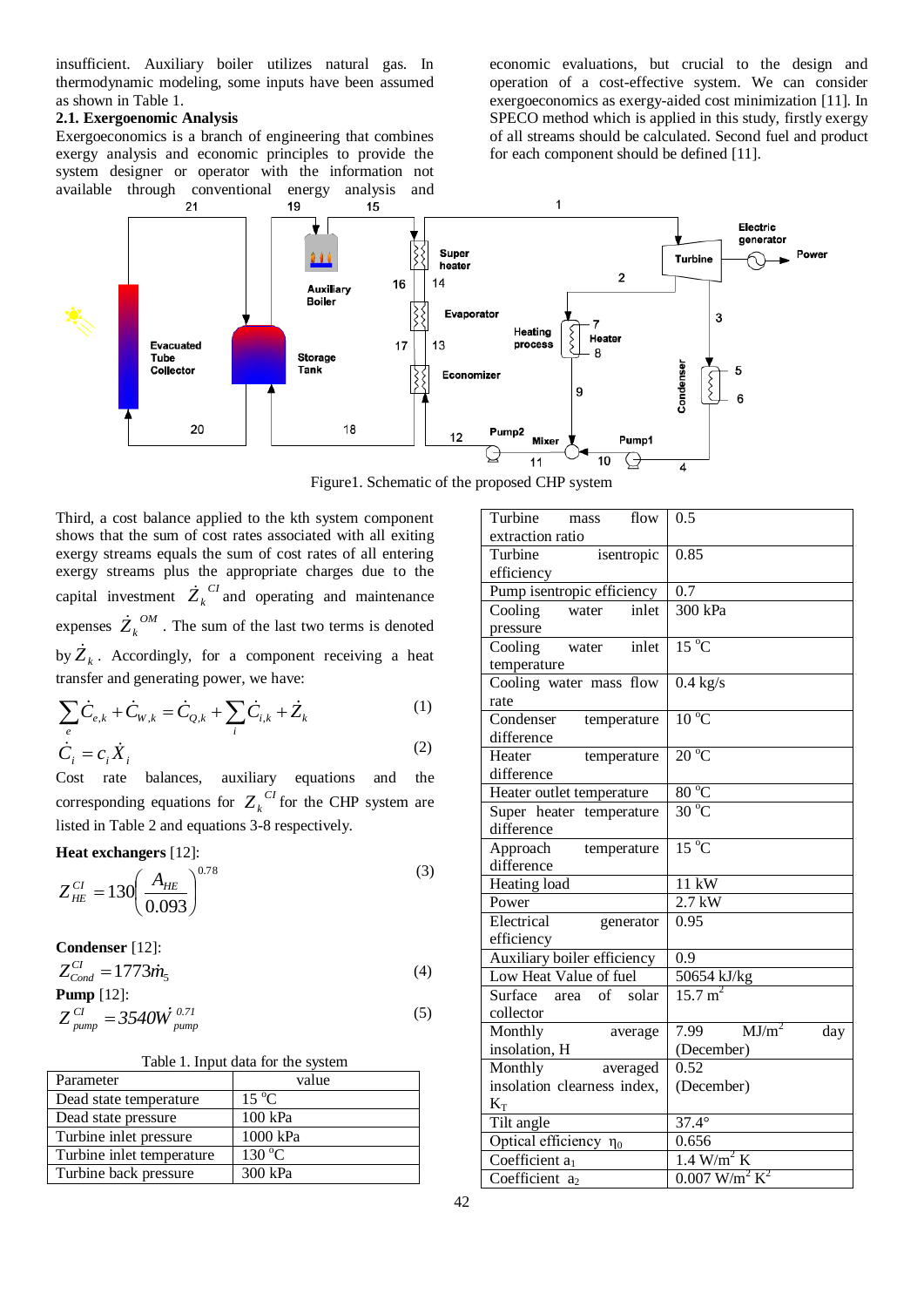**Storage Tank** [13]:  
\n
$$
Z_{ST}^{CI} = 4042V_{ST}^{0.506}
$$
\n(6)

**Turbine** [14]:  
\n
$$
\log_{10}(Z_{n\nu}^{CI}) = 2.6259 + 1.4398
$$
\n
$$
\log_{10}(\dot{W}_{n\nu} - 0.1776[\log_{10}(\dot{W}_{n\nu})]^2
$$
\n(7)

**Electric generator** [15]:  
\n
$$
Z_{Elec}^{CI} = 60 \dot{W}_{Elec}^{0.95}
$$
\n(8)

Also, capital investments of the solar collector and auxiliary boiler in the reference year (2013) are 567  $\gamma/m^2$  and 28 \$/kW [\[16\]](#page-5-10). It should be noted that capital investments of ejector, mixers, and valves can usually be neglected since their contribution to the system cost is rather small [\[17,](#page-5-11) [18\]](#page-5-12). Capital investment of a component is converted to the cost rate by multiplying it by 1/t, the Capital Recovery Factor (CRF) and maintenance factor  $(\varphi)$ . Here, t is the number of hours per year that the unit operates and the CRF is an economic parameter that depends on the interest rate (i) and the estimated component lifetime (N). The CRF is determined as Eq. (9) [\[19\]](#page-5-13):

$$
CRF = \frac{i(1+i)^{N}}{(1+i)^{N} - 1}
$$
\n(9)

In the mentioned components in Table 2, investment cost rate is calculated by Eq. (10) [\[12\]](#page-5-6):

$$
\dot{Z}_k = Z_k^{CI} \times CRF \times \varphi / t \tag{10}
$$

The parameters in Eqs. (9) and (10) are assumed to be: N=20 year, i=10%,  $\varphi$  =1.06, t=7446h.

All cost data used in an economic analysis must be brought to the reference year (in this study 2013) by the following relation and using an appropriate cost index [\[11\]](#page-5-5):

Cost at the reference year  $=$  original cost (cost index for reference year/ cost index for the year when the original cost was obtained)

In this study, Chemical Engineering Plant Cost Index (CEPCI) index [\[20\]](#page-5-14) is applied for updating all costs to the year 2013.

#### **3. Results and Discussion**

The thermodynamic and thermoeconomic analyses and optimization of a solar domestic CHP cycle with 2.7 kW electric output and 11kW heating output are conducted. The daily radiation is taken as  $2.21$  $kWh/m^2[21]$  $kWh/m^2[21]$ . Thermodynamic and thermoeconomic modeling of the system has been conducted based on simulation code in EES software [\[22\]](#page-5-16). The system thermal and exergy efficiency is determined to be 48.45% and 13.76%.

#### **Effect of turbine inlet pressure**

The effect of turbine inlet pressure on investment cost rate and product cost rate for fixed values of  $[T_1=130^{\circ}\text{C}$ ,  $P_2=300kPa$ ,  $T_{29}=80°C$  is shown in Figure 2. Figure 2. illustrates that investment cost rate decreases 1% as turbine inlet pressure varies, therefore, product cost rate decreases

3%. This means that if turbine works at higher pressures, it would be cost effective.

#### **Effect of turbine inlet temperature**

The influence of turbine inlet temperature on investment cost rate and product cost rate is illustrated in Figure 3 for fixed values of  $[P_1=1000kPa, P_2=300kPa, T_{29}=80°C]$ . It is



Figure 2. Variation of product cost rate and investment cost rate versus turbine inlet pressure.

indicated that by increasing turbine inlet temperature, investment cost rate decreases slightly because of slight increment in exergy efficiency and as a result, product cost rate decreases only 5%.



Figure 3. Variation of product cost rate and investment cost rate versus turbine inlet temperature.

#### **Effect of turbine back pressure**

Figure 4 represents the effect of turbine back pressure on the investment cost rate and product cost rate for fixed values of  $[P_1=1000kPa, T_1=130°C, T_2=80°C]$ . Figure 4 indicates that, with a variation of about 200kPa in turbine back pressure, investment cost rate increases 3% and consequently product coat rate increases 6%.

#### **Effect of heater outlet temperature**

Figure 5 represents the effect of heater outlet temperature on investment cost rate and product cost rate  $[P_1=1000kPa,$  $T_1=130^{\circ}$ C, P<sub>2</sub>=300kPa] Figure 5 illustrates that investment cost rate decreases 2% due to increment in exergy efficiency and as a result, product cost rate decreases 1%.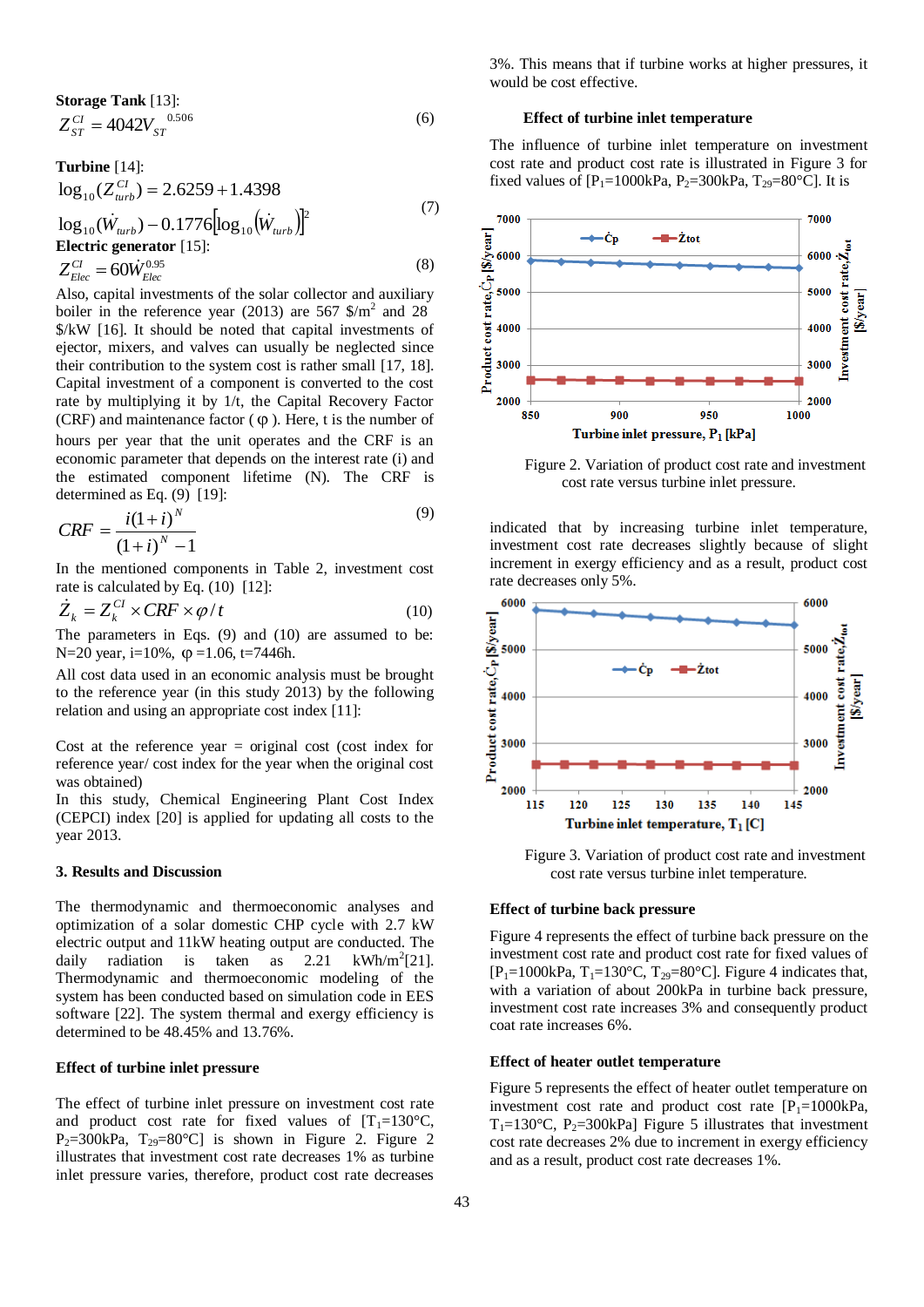

Figure 4. Variation of product cost rate and investment cost rate versus turbine back pressure.



Figure 5. Variation of product cost rate and investment cost rate versus turbine back pressure.

#### **4. Optimization**

In this section, multi objective optimization is simultaneously carried out through optimizing thermal efficiency  $(\eta_{tot})$ , exergy efficiency of  $(\varepsilon_{tot})$  and CHP product cost rate  $(\dot{C}_{p, tot})$ . Multi-objective optimization problems, generally, show a possibly uncountable set of solutions whose evaluated vectors represent the best possible trade-offs in the objective function space [\[23\]](#page-5-17). In this work, the genetic meta-heuristic algorithm (GA) through EES software is used for optimization of CHP plant. The selected decision variables in this work are turbine inlet temperature  $(T_1)$ , turbine inlet pressure  $(P_1)$ , turbine back

pressure  $(P_2)$  and heater outlet temperature  $(T_{28})$ . One of the approaches to multi objective optimization problems is weighted cost functions. In this approach, we weight each function and add them together to obtain a single objective function which can be maximized or minimized using GA [\[24\]](#page-5-18). In fact, the different optimal solutions on the Pareto front can then be obtained by varying the weight coefficients [\[23,](#page-5-17) [24\]](#page-5-18) and each optimal solution is selected using engineering experience and importance of each objective. For the CHP considered in this paper, the combined objective can be constructed by summing the three before mentioned objectives with some appropriate weights, as Eqs. (11) to (13):

#### **Objective 1:**

$$
bjective 1:\n\eta_{CCHP,win} = \frac{\dot{W}_{elec} + \dot{Q}_H}{A_{coll} \cdot G_t + \dot{m}_{NG} \cdot LHV_{NG}}
$$
\n(11)

**Objective 2:**

$$
\varepsilon_{CCHP,win} = \frac{\dot{W}_{elec} + \dot{X}_{H}}{\dot{X}_{sun} + \dot{X}_{NG}}
$$
\n(12)

**Objective 3:**

$$
\dot{C}_{P,tot} = \dot{C}_{F,tot} + \dot{Z}_{tot}
$$
\n(13)

$$
MAX (F(P_1, T_1, P_2, T_{29}) =
$$
  
\n
$$
w_1 \times \eta_{tot} + w_2 \times \varepsilon_{tot} + w_3 \times (1 - \dot{C}_p))
$$
  
\n
$$
0 \leq w_1, w_2, w_3 \leq 1
$$
  
\n
$$
w_1 + w_2 + w_3 = 1
$$

|  |  |  |  | Table 2. Cost rate balances and auxiliary equations for components |
|--|--|--|--|--------------------------------------------------------------------|
|  |  |  |  |                                                                    |

| Components                | Cost rate balance                                                                                                                                 | Auxiliary<br>Equation                                                   |
|---------------------------|---------------------------------------------------------------------------------------------------------------------------------------------------|-------------------------------------------------------------------------|
| <b>Turbine</b>            | $\dot{C}_1 + \dot{Z}_{turb} = \dot{C}_2 + \dot{C}_3 + \dot{C}_{w_{turb}}$                                                                         | $\frac{C_1}{\dot{X}_1} = \frac{C_2}{\dot{X}_2} = \frac{C_3}{\dot{X}_3}$ |
| <b>Mixer</b>              | $\dot{C}_{17} + \dot{C}_{18} + \dot{Z}_M = \dot{C}_{11}$                                                                                          |                                                                         |
| <b>Electric generator</b> | $\dot{C}_{w_{net}} + \dot{Z}_{gen} = \dot{C}_{w_{elec}}$                                                                                          |                                                                         |
| Evaporator                | $\dot{C}_{13} + \dot{C}_{20} + \dot{Z}_{\text{eva}} = \dot{C}_{14} + \dot{C}_{21}$                                                                |                                                                         |
| Pump1                     |                                                                                                                                                   |                                                                         |
| Pump2                     | $\frac{\dot{C}_{10} + \dot{C}_{w_{pump1}} + \dot{Z}_{pump1} = \dot{C}_{17}}{\dot{C}_{11} + \dot{C}_{w_{pump2}} + \dot{Z}_{pump2} = \dot{C}_{12}}$ |                                                                         |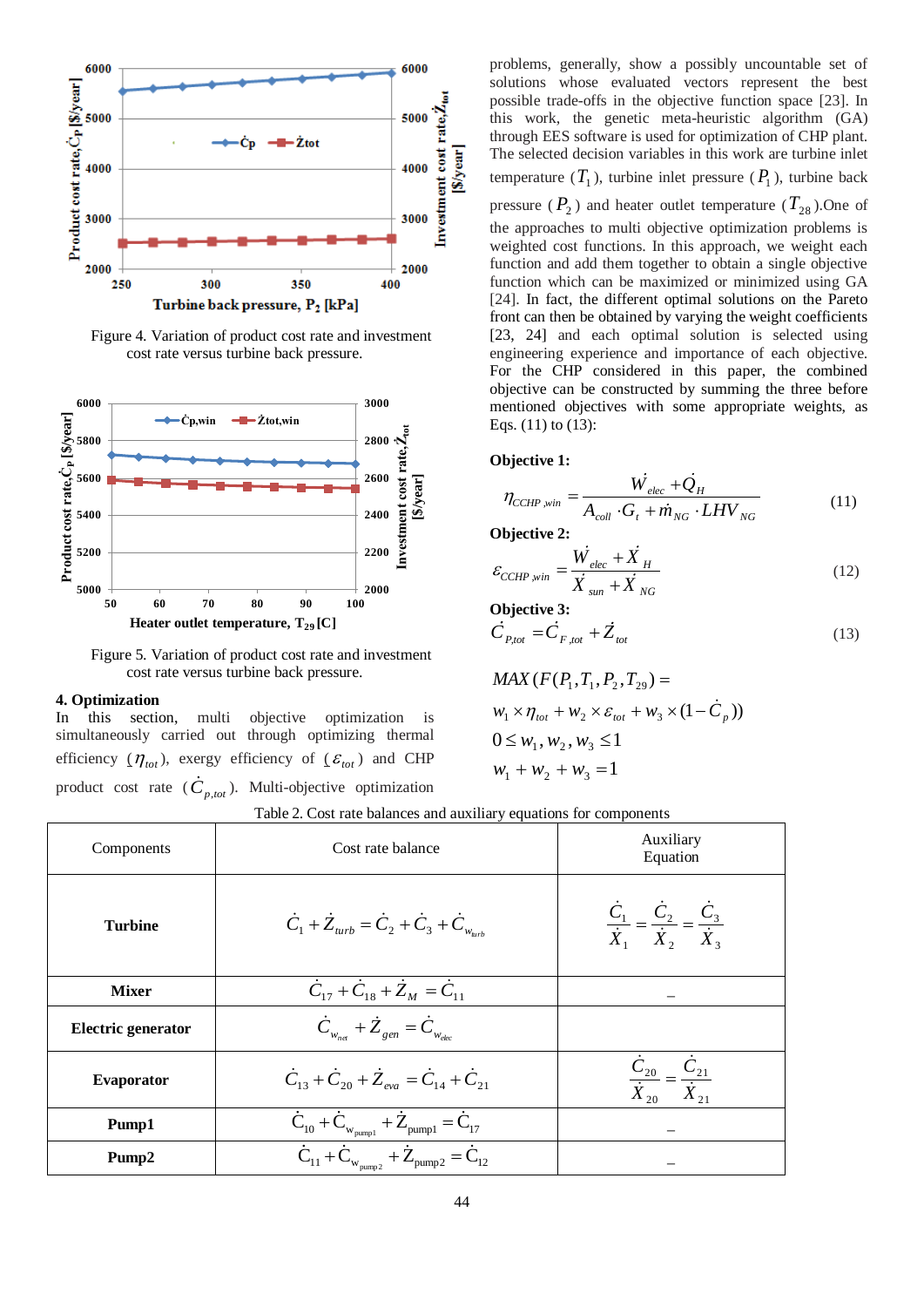| <b>Heater</b>           | $\dot{C}_2 + \dot{C}_{28} + \dot{Z}_H = \dot{C}_{18} + \dot{C}_{29}$                 | $\frac{\dot{C}_2}{\dot{X}_2} = \frac{\dot{C}_{18}}{\dot{X}_{18}}$                                                   |
|-------------------------|--------------------------------------------------------------------------------------|---------------------------------------------------------------------------------------------------------------------|
| <b>Economizer</b>       | $\dot{C}_{12} + \dot{C}_{21} + \dot{Z}_{acc} = \dot{C}_{13} + \dot{C}_{22}$          | $\frac{\dot{C}_{21}}{\dot{X}_{21}} = \frac{\dot{C}_{22}}{\dot{X}_{22}}$<br>$\bar{\dot{X}}_{21}$                     |
| <b>Super Heater</b>     | $C_{14} + C_{19} + Z_{5H} = C_1 + C_{20}$                                            | $\frac{\dot{C}_{19}}{\dot{X}_{19}} = \frac{\dot{C}_{20}}{\dot{X}_{20}}$                                             |
| <b>Condenser</b>        | $\dot{C}_5 + \dot{C}_{15} + \dot{Z}_{cond} = \dot{C}_6 + \dot{C}_{16}$               | $\frac{\dot{C}_5}{\dot{X}_5} = \frac{\dot{C}_6}{\dot{X}_6}$                                                         |
| <b>Auxiliary boiler</b> | $\dot{C}_{23} + \dot{C}_{NG} + \dot{Z}_{AB} = \dot{C}_{10}$                          | $c_{NG=}$ 6.5×10 <sup>-6</sup> \$/kJ [25]                                                                           |
| <b>Storage tank</b>     | $\dot{C}_{22} + \dot{C}_{25} + \dot{Z}_{ST} = \dot{C}_{23} + \dot{C}_{24} + C_{LST}$ | $\frac{C_{23}}{C_{23}} = \frac{C_{24}}{C_{24}}$<br>$X_{23}$ $X_{24}$<br>$\frac{\dot{C}_{L,ST}}{\dot{X}_{L,ST}} = 0$ |
| Solar collector         | $\dot{C}_{24} + \dot{C}_{sur} + \dot{Z}_{coll} = \dot{C}_{25}$                       | $\frac{\dot{C}_{sun}}{\dot{X}_{sun}} = 0$                                                                           |

 $W_1, W_2$  and  $W_3$  are weighting factors for energetic, exergetic and thermoeconomic objectives, respectively. Selecting different values of weighting factors enable the decision maker to choose any set of optimal solutions. Table 3 shows the decision variables and feasibility values for multi objective optimization.

Table 3. Decision variables and feasibility values

| Decision variables        | value                              |
|---------------------------|------------------------------------|
| Turbine inlet pressure    | $850 \le P_1(kPa) \le 1000$        |
| Turbine inlet temperature | $115 \le T_1({}^{\circ}C) \le 145$ |
| Turbine back pressure     | $250 \le P_2(kPa) \le 400$         |
| Heater outlet temperature | $50 \le T_{28}$ (°C) $\le 100$     |

In this study, three of the coefficients are considered 1/3 and the results are indicated in Table 4.

Table 4. Base case and optimal case values of the decision variables and objective functions

| Parameters                | Base case | Optimal case |
|---------------------------|-----------|--------------|
| Turbine<br>inlet          | 1000.00   | 974.30       |
| pressure (kPa)            |           |              |
| Turbine<br>inlet          | 130.00    | 144.90       |
| temperature $(^{\circ}C)$ |           |              |
| Turbine<br>back           | 200.00    | 258.60       |
| pressure (kPa)            |           |              |
| Heater outlet             | 80.00     | 100          |
| temperature $(^{\circ}C)$ |           |              |
| Thermal                   | 48.45     | 50.41        |
| efficiency (%)            |           |              |
| Exergy                    | 13.76     | 15.55        |
| efficiency (%)            |           |              |
| Product cost rate         | 5688.1    | 5454.9       |
| $(\frac{\sqrt{}}{2})$     |           |              |

Table 4 shows that in the optimal case, thermal and exergy efficiencies improve 4% and 13% respectively while product cost rate decreases 4%.

### **5. Conclusion**

The present work provides an application of well-known SPECO methodology of thermoeconomic analysis to evaluate a solar micro-CHP integrated with ORC.

By formulating exergy balance, cost balance and auxiliary equations for each component and solving them through EES software, thermal efficiency, exergy efficiency and product cost rate were calculated to be 48.45%, 13.76% and 5688.1\$/year. Then the parametric analysis is done by assessing the effect of thermodynamic variables on the system investment cost rate and product cost rate. The results show that lower CHP product cost rate is obtained at higher turbine inlet pressure and temperature and heater outlet temperature but lower turbine back pressure. In the last section, multi objective optimizations are carried out through GA and results indicate that thermal efficiency, exergy efficiency, and product cost rate in optimum case improves 4%, 13% and 18%, respectively.

#### **Nomenclature**

- A Surface area  $(m^2)$
- c Cost per exergy unit (\$/GJ)
- Ċ Cost rate (\$/year)
- i Interest rate (%)
- m Mass flow rate (kg/s)
- t System operating hours (hour)
- V Volume
- W Power (kW)
- X Exergy (kW)
- Z Investment cost (\$)
- Ż Investment cost rate (\$/year)